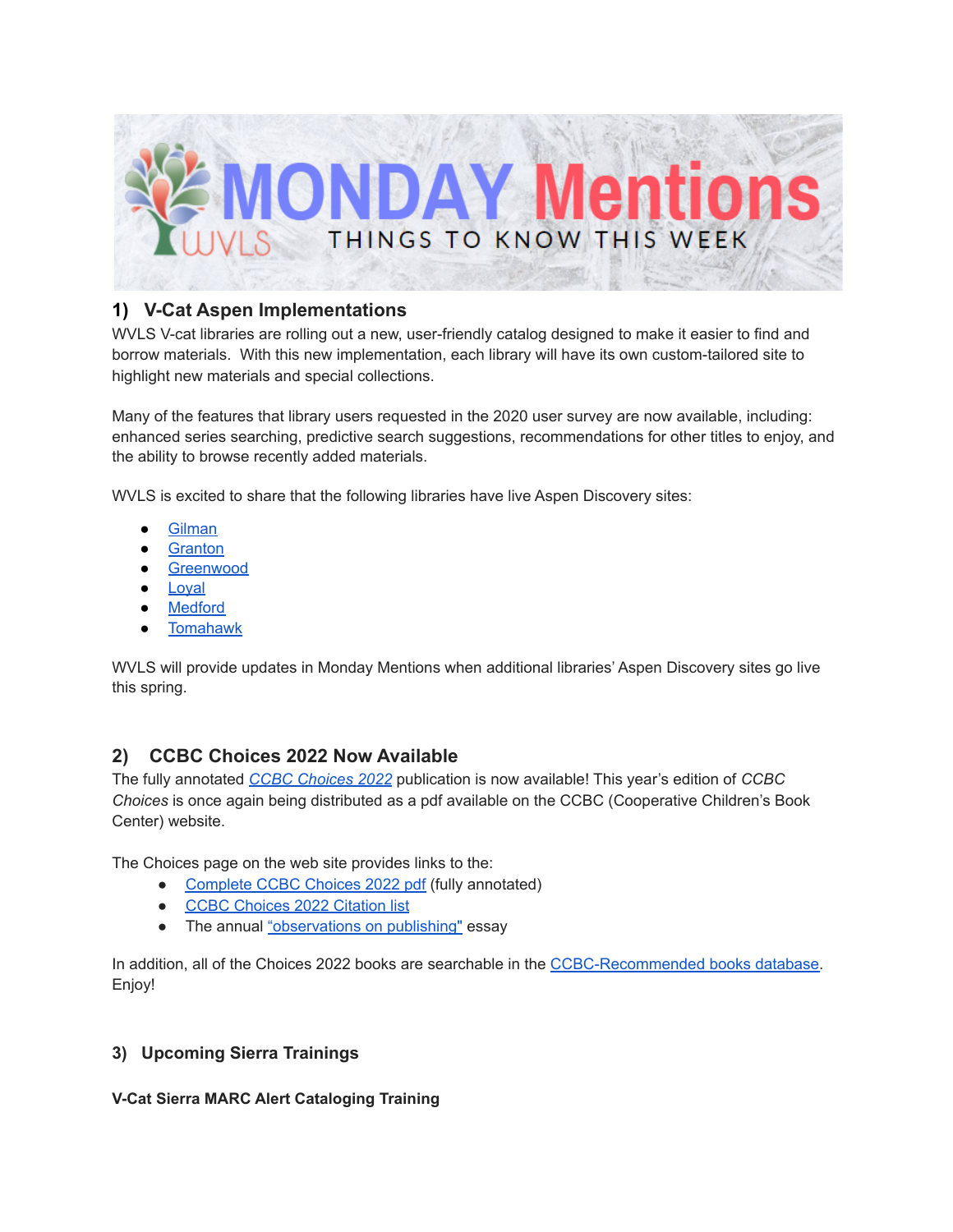Wednesday, February 16 from 10 a.m. - 12 p.m. - [registration](https://forms.gle/onQvffNMS7wsRmLTA) link

This training will introduce and review the process of adding MARC Alert bib records to the VCat Sierra database. It is open to all library staff who catalog, staff new to cataloging in V-Cat, or anyone interested in a refresher.

#### **V-Cat Sierra Z39.50 Cataloging Training**

Wednesday, February 23 from 10 a.m. - 12 p.m. - [registration](https://forms.gle/URXMAm6eFzKcKN5J8) link Attendees will learn how to use Z39.50 to connect to OCLC to search, analyze, and save bib records to the V-Cat Sierra database. To attend, library staff must attend a MARC Alert training prior to attending or receive approval from Rachel.

## **4) State Superintendent's Reading Advisory Council Seeking Applicants**

Applications are now being accepted to serve on the Wisconsin State [Superintendent's](https://dpi.wi.gov/wi-reads) Reading Advisory [Council.](https://dpi.wi.gov/wi-reads)

The council is a diverse group of Wisconsin community members committed to strengthening literacy learning in Wisconsin's schools. By strengthening literacy learning, the group fosters student use of reading to understand themselves and others, to acquire knowledge, and to participate in a democratic society. The state superintendent is currently accepting applications for council members who currently hold specific roles:

• School librarian, Public librarian, Parent, Educator or administrator focused on early childhood, Practicing educator (in 5K, grade 1 or grade 2), Literacy coaches and more.

Council meetings will be held virtually. Interested individuals should complete the [Application](https://widpi.co1.qualtrics.com/jfe/form/SV_9KBga6fvINTujAO) for Reading [Advisory](https://widpi.co1.qualtrics.com/jfe/form/SV_9KBga6fvINTujAO) Council form, available through February 28, 2022.

For more information, visit the DPI's [website](https://dpi.wi.gov/wi-reads).

### **5) 'Big Talk From Small Libraries' Conference Set for Friday, February 25**

This free one-day online [conference](http://nlcblogs.nebraska.gov/bigtalk/) is aimed at librarians from small libraries. Each presenter is from a library serving fewer than 10,000 people, or directly works with small libraries.

Topics range from technology to programming to new roles for the library. This event is a great opportunity to learn about the innovative things your colleagues are doing in their small libraries.

[Everyone](http://nlcblogs.nebraska.gov/bigtalk/registration/) is welcome to register and attend.

#### **6) This Week's Webinars**

- Let's Talk [About](https://us02web.zoom.us/webinar/register/WN_wbC2XlNqSvWP8ajkB9Hvwg) Race At Work 10 a.m. on Tuesday, Feb. 15 (see more information below)
- Building [Belonging:](https://event.on24.com/wcc/r/3531542/1B466198FDD64C06E8FCD69517A7BC82?partnerref=dASiteListing) Pronouns at Work 1 p.m. on Tuesday, Feb. 15